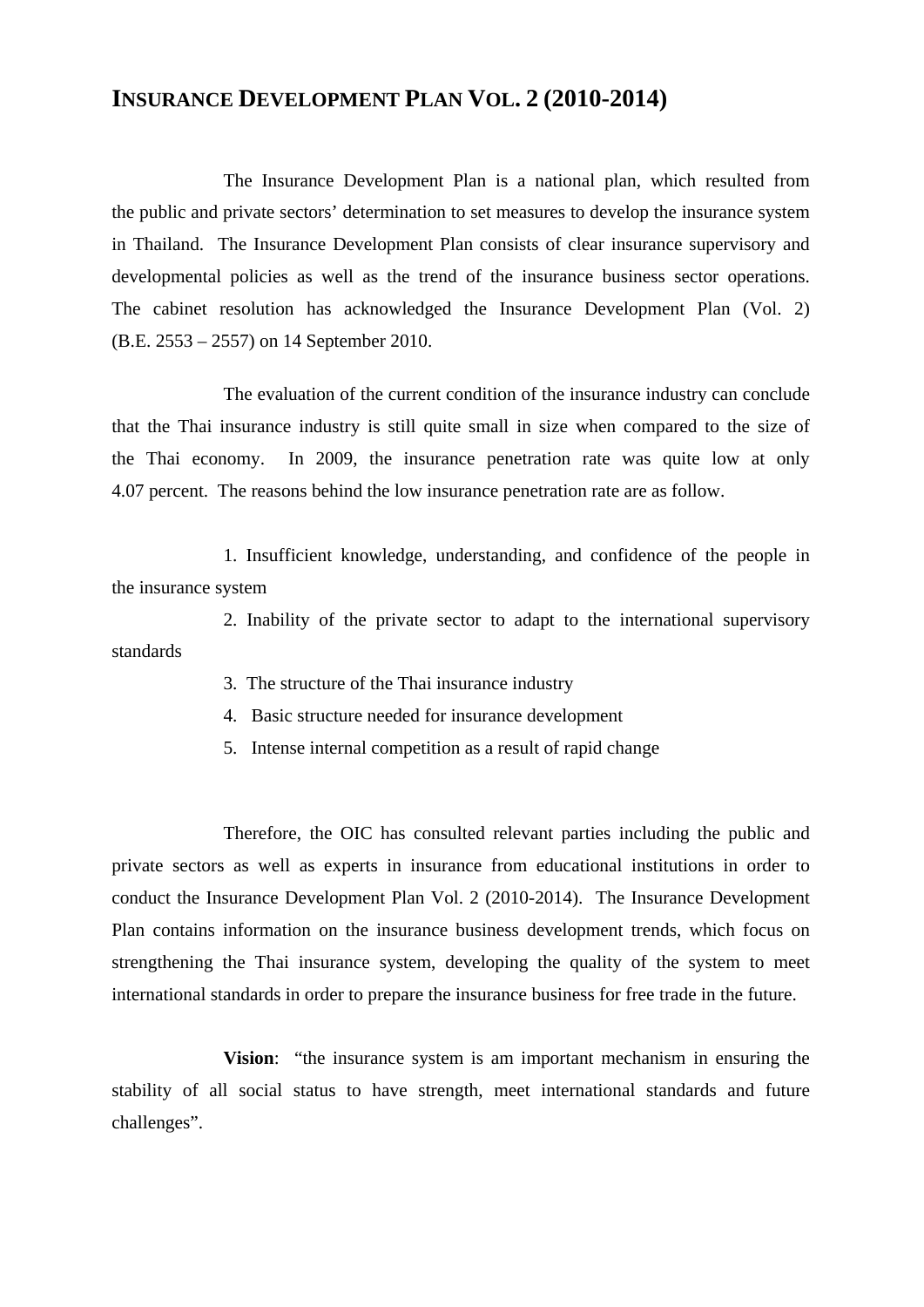## **Mission**:

- 1. To strengthen confidence and access to the insurance system
- 2. To strengthen the stability of the insurance system
- 3. To upgrade the quality of service and protection of policyholders' interests
- 4. To promote the infrastructure of the insurance business

 The Insurance Development Plan (Vol. 2) (B.E. 2553 – 2557) has set important measures, which will foster the development of the insurance system as follow.

**Measure 1**: To build more confidence and awareness of the importance of insurance as well as better insurance access for the people

| <b>Measure</b>               | Goal                          | Goal for 2014                    |
|------------------------------|-------------------------------|----------------------------------|
| 1.1 Promote insurance        | <b>People and society</b>     | - Insurance Penetration $= 6\%$  |
| knowledge to the people      | - People's trust and          | $(2009 = 4.07\%)$                |
| 1.2 Develop insurance        | awareness of the importance   | - Insurance Density = $7,500$    |
| products to meet the         | of insurance                  | Baht (life=4,200 baht and        |
| changing risks of the people | - Contribute to the stability | non-life= $3,300$ baht)          |
| 1.3 Develop the distribution | of the economy and society    | $(2009=4,600 \text{ bath})$      |
| channels and the service     |                               | - Life Insurance Policy to Total |
| system                       |                               | Population = $40\%$ (2009=26.75) |
| 1.4 Develop the code of best |                               | $%$ )                            |
| practice for insurance       |                               | - Micro Insurance Product        |
| intermediary                 |                               | Growth Rate $= 20 %$ from 2010   |
| 1.5 Strengthen the role of   |                               |                                  |
| the insurance system in      |                               |                                  |
| corporate social             |                               |                                  |
| responsibility (CSR)         |                               |                                  |
|                              |                               |                                  |

**Measure 2**: To strengthen the capacity of the insurance system

| <b>Measure</b>               | Goal                       | Goal for 2014                  |
|------------------------------|----------------------------|--------------------------------|
| 2.1 Strengthen the insurance | <b>Insurance Company</b>   | - Capital Adequacy Ratio =     |
| system                       | - Insurance companies has  | 120 %                          |
| 2.1.1 Audit and              | capacity for competition   | - Decrease approval period of  |
| supervise insurance company  | - Thai insurance system    | insurance policy = $25%$       |
| by using Risk Based          | expands in accordance with | - The increased number of form |
| Supervision (RBS)            | the economy and financial  | and premium rate approved by   |
| - Analyze and audit          | system                     | file & use = $30\%$            |
| insurance company the new    |                            |                                |
| way                          |                            |                                |
| - Add Prompt                 |                            |                                |
| <b>Preventive Actions</b>    |                            |                                |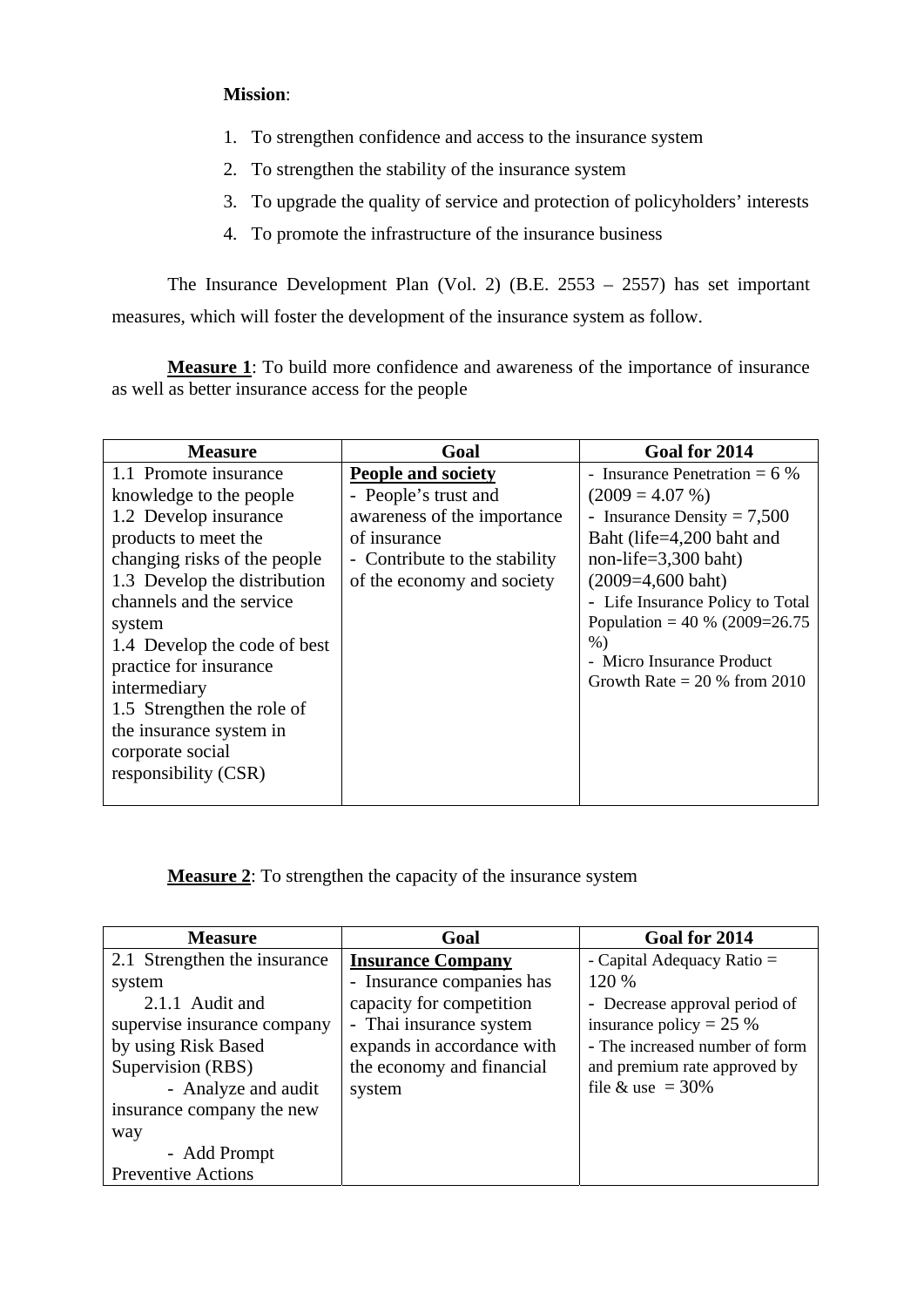| <b>Measure</b>              | Goal | Goal for 2014 |
|-----------------------------|------|---------------|
| 2.1.2 Use Risk              |      |               |
| Management and Risk-Based   |      |               |
| Capital Approach            |      |               |
| - Promote investment        |      |               |
| of insurance company        |      |               |
| - Risk-Based Capital        |      |               |
| Approach                    |      |               |
| 2.1.3 Prepare insurance     |      |               |
| company for transformation  |      |               |
| into a public company and   |      |               |
| persuasive measures for     |      |               |
| acquisition                 |      |               |
| 2.1.4 Consolidated          |      |               |
| supervision                 |      |               |
| 2.1.5 Anti-Money            |      |               |
| Laundering and Combating    |      |               |
| the Financing of Terrorism  |      |               |
| (AML/CFT)                   |      |               |
| 2.2 Build insurance         |      |               |
| company's capacity for      |      |               |
| competition                 |      |               |
| 2.2.1 Insurance product     |      |               |
| development process         |      |               |
| 2.2.2 Reduce costs of       |      |               |
| insurance                   |      |               |
| 2.2.3 Strengthening the     |      |               |
| capacity for insurance      |      |               |
| retention                   |      |               |
| 2.2.4 Implementing          |      |               |
| measures to prepare the     |      |               |
| insurance business for free |      |               |
| trade in ASEAN by 2020      |      |               |
|                             |      |               |

**Measure 3**: To improve the standard of service and protection for policyholders' interests

| <b>Measure</b>              | Goal                          | Goal for 2014                 |
|-----------------------------|-------------------------------|-------------------------------|
| 3.1 Reform the law          | <b>People and insurance</b>   | - All insurance companies     |
| concerning policyholders'   | company                       | maintain standardized         |
| interests                   | - Policyholders are protected | operational system ready for  |
| 3.2 Set a standard for      | - Insurance company           | services (Insurance Core      |
| insurance service           | provides services that meet   | Principles)                   |
| 3.3 Improve the system for  | the standard                  | - To design the structure and |
| policyholders' protection   |                               | administration system of      |
| 3.4 Set up a natural        |                               | insurance dispute resolution  |
| catastrophe funding project |                               | organization                  |
|                             |                               |                               |